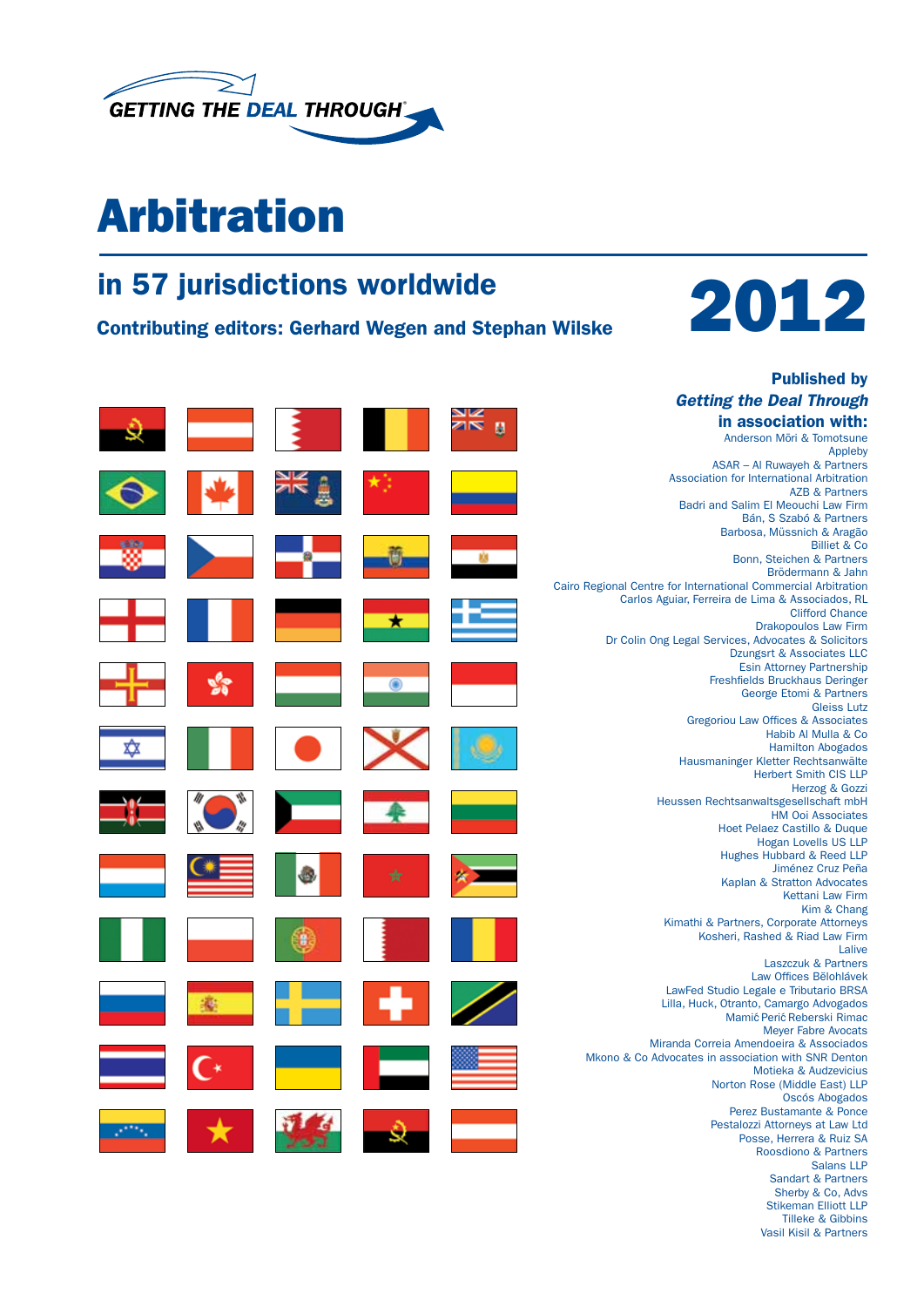#### **CONTENTS**



#### Arbitration 2012

Contributing editors Gerhard Wegen and Stephan Wilske

Business development managers Alan Lee George Ingledew Robyn Hetherington Dan White

Marketing managers Ellie Notley Alice Hazard

Marketing assistants William Bentley Zosia Demkowicz

Marketing Manager (subscriptions) Rachel Nurse *Subscriptions@ GettingTheDealThrough.com*

Assistant editor Adam Myers

Editorial assistant Lydia Gerges

Senior production editor Jonathan Cowie

Chief subeditor Jonathan Allen

**Subeditors** Caroline Rawson Davet Hyland Anna Andreoli Charlotte Stretch

Editor-in-chief Callum Campbell

Publisher Richard Davey

#### Arbitration 2012

Published by Law Business Research Ltd London, W11 1QQ, UK Tel: +44 20 7908 1188 Fax: +44 20 7229 6910 © Law Business Research Ltd 2012 No photocopying: copyright licences do not apply.

The information provided in this<br>publication is general and may not apply<br>in a specific situation. Legal advice should<br>always be sought before taking any legal<br>action based on the information provided.<br>This information is

Printed and distributed by Tel: 0844 2480 112



| FS<br>www.fsc.org                 |
|-----------------------------------|
| MIX                               |
| Paper from<br>responsible sources |
| <b>FSC*</b>                       |
|                                   |

| <b>Introduction</b> Gerhard Wegen and Stephan Wilske Gleiss Lutz                                                                                                            | з          |
|-----------------------------------------------------------------------------------------------------------------------------------------------------------------------------|------------|
| <b>CAS</b> Bernd Ehle and Guillaume Tattevin Lalive                                                                                                                         | 6          |
| <b>CCBC</b> André de Albuquerque Cavalcanti Abbud and Gustavo Santos Kulesza Barbosa, Müssnich & Aragão                                                                     | 10         |
| <b>CEAC</b> Eckart Brödermann Brödermann & Jahn / Thomas Weimann Clifford Chance                                                                                            | 15         |
| <b>CRCICA</b> Laila El Shentenawi Cairo Regional Centre for International Commercial Arbitration                                                                            | 20         |
| <b>DIAC</b> Gordon Blanke and Soraya Corm-Bakhos Habib Al Mulla & Co                                                                                                        | 25         |
| <b>DIS</b> Renate Dendorfer Heussen Rechtsanwaltsgesellschaft mbH                                                                                                           | 28         |
| ICC José Rosell and María Beatriz Burghetto Hughes Hubbard & Reed LLP                                                                                                       | 32<br>38   |
| <b>ICSID</b> Nicolas Herzog and Niccolò Gozzi Herzog & Gozzi<br><b>LCIA</b> Colin Y C Ong Dr Colin Ong Legal Services, Advocates & Solicitors                               | 43         |
| <b>LCIA India</b> Shreyas Jayasimha AZB & Partners                                                                                                                          | 46         |
| The Polish Chamber of Commerce Justyna Szpara and Maciej Laszczuk Laszczuk & Partners                                                                                       | 50         |
| The Swiss Chambers of Commerce Matthias Scherer and Domitille Baizeau Lalive                                                                                                | 53         |
| <b>SIAC</b> BC Yoon and Shinhong Byun Kim & Chang                                                                                                                           | 57         |
| Angola Agostinho Pereira de Miranda, Cláudia Leonardo and Jayr Fernandes Miranda Correia Amendoeira & Associados                                                            | 61         |
| Austria Christian Hausmaninger and Michael Herzer Hausmaninger Kletter Rechtsanwälte                                                                                        | 67         |
| Bahrain Adam Vause Norton Rose (Middle East) LLP                                                                                                                            | 75         |
| <b>Belgium</b> Johan Billiet Billiet & Co / Dilyara Nigmatullina Association for International Arbitration                                                                  | 83         |
| <b>Bermuda</b> Kiernan Bell Appleby                                                                                                                                         | 92         |
| Brazil Hermes Marcelo Huck, Rogério Carmona Bianco and Fábio Peixinho Gomes Corrêa Lilla, Huck, Otranto, Camargo Advogados 98                                               |            |
| Canada John A M Judge, Peter J Cullen, Douglas F Harrison and Lev Alexeev Stikeman Elliott LLP                                                                              | 105        |
| <b>Cayman Islands</b> Jeremy Walton Appleby                                                                                                                                 | 114        |
| <b>China</b> Peter Yuen, John Choong and Jonathan Wong Freshfields Bruckhaus Deringer                                                                                       | 121        |
| Colombia Daniel Posse Velásquez and Carolina Posada Isaacs Posse, Herrera & Ruiz SA                                                                                         | 129        |
| Croatia Rajko Marković and Frano Belohradsky Mamić Perić Reberski Rimac                                                                                                     | 135        |
| Czech Republic Alexander J Bělohlávek Law Offices Bělohlávek                                                                                                                | 142        |
| Dominican Republic Marcos Peña Rodríguez and Laura Medina Acosta Jiménez Cruz Peña                                                                                          | 149        |
| <b>Ecuador</b> Rodrigo Jijón Letort and Juan Manuel Marchán Perez Bustamante & Ponce                                                                                        | 157        |
| <b>Egypt</b> Tarek F Riad Kosheri, Rashed & Riad Law Firm<br><b>England &amp; Wales</b> George Burn, Smeetesh Kakkad and Alexander Slade Salans LLP                         | 165<br>171 |
| France Nathalie Meyer Fabre Meyer Fabre Avocats                                                                                                                             | 181        |
| Germany Stephan Wilske and Claudia Krapfl Gleiss Lutz                                                                                                                       | 190        |
| Ghana Kimathi Kuenyehia, Sr, Sika Kuenyehia and Atsu Agbemabiase Kimathi & Partners, Corporate Attorneys                                                                    | 197        |
| Greece Stelios Gregoriou Gregoriou Law Offices & Associates                                                                                                                 | 205        |
| <b>Guernsey</b> Jeremy Le Tissier Appleby                                                                                                                                   | 213        |
| <b>Hong Kong</b> Peter Yuen, John Choong and Rachel Lee Freshfields Bruckhaus Deringer                                                                                      | 219        |
| Hungary Chrysta Bán Bán, S Szabó & Partners                                                                                                                                 | 228        |
| <b>India</b> Shreyas Jayasimha AZB & Partners                                                                                                                               | 236        |
| <b>Indonesia</b> Anderonikus A S Janis Roosdiono & Partners                                                                                                                 | 246        |
| <b>Israel</b> Eric S Sherby and Sami Sabzerou Sherby & Co, Advs                                                                                                             | 253        |
| Italy Mauro Rubino-Sammartano LawFed Studio Legale e Tributario BRSA                                                                                                        | 261        |
| <b>Japan</b> Shinji Kusakabe Anderson Mōri & Tomotsune                                                                                                                      | 269        |
| <b>Jersey</b> Gillian Robinson Appleby                                                                                                                                      | 276        |
| <b>Kazakhstan</b> Aigoul Kenjebayeva and Bakhyt Tukulov Salans LLP                                                                                                          | 284        |
| Kenya Esther Kinyenje and Cosima Wetende Kaplan & Stratton Advocates                                                                                                        | 292        |
| Korea BC Yoon, Jun Hee Kim and Kyo-Hwa Liz Chung Kim & Chang                                                                                                                | 298        |
| <b>Kuwait</b> Ahmed Barakat and Ibrahim Sattout ASAR - Al Ruwayeh & Partners                                                                                                | 306        |
| Lebanon Chadia El Meouchi, Jihad Rizkallah and Sarah Fakhry Badri and Salim El Meouchi Law Firm<br>Lithuania Ramūnas Audzevičius and Mantas Juozaitis Motieka & Audzevicius | 313<br>324 |
| Luxembourg Fabio Trevisan and Laure-Hélène Gaicio Bonn, Steichen & Partners                                                                                                 | 331        |
| <b>Malaysia</b> Ooi Huey Miin HM Ooi Associates                                                                                                                             | 338        |
| Mexico Darío U Oscós Coria and Darío A Oscós Rueda Oscós Abogados                                                                                                           | 346        |
| Morocco Azzedine Kettani Kettani Law Firm                                                                                                                                   | 354        |
| Mozambique Agostinho Pereira de Miranda, Filipa Russo Sá and Catarina Carvalho Cunha                                                                                        |            |
| Miranda Correia Amendoeira & Associados                                                                                                                                     | 362        |
| Nigeria George Etomi, Efeomo Olotu and Simi Atekoja George Etomi & Partners                                                                                                 | 369        |
| <b>Poland</b> Justyna Szpara and Paweł Chojecki Laszczuk & Partners                                                                                                         | 377        |
| <b>Portugal</b> Carlos Aguiar and Vanessa dos Santos Carlos Aguiar, Ferreira de Lima & Associados, RL                                                                       | 384        |
| <b>Qatar</b> Chadia El Meouchi and Grace Alam Badri and Salim El Meouchi Law Firm LLP<br>Romania Adrian Roseti and Claudia Hutina Drakopoulos Law Firm                      | 392<br>402 |
| <b>Russia</b> Dmitry Kurochkin, Mike McClure and Alexander Khretinin Herbert Smith CIS LLP                                                                                  | 409        |
| <b>Spain</b> Calvin A Hamilton Hamilton Abogados                                                                                                                            | 417        |
| <b>Sweden</b> Eric M Runesson and Simon Arvmyren Sandart & Partners                                                                                                         | 424        |
| Switzerland Thomas Rohner and Nadja Kubat Erk Pestalozzi Attorneys at Law Ltd                                                                                               | 430        |
| <b>Tanzania</b> Nimrod E Mkono, Wilbert Kapinga and Susanne Seifert Mkono & Co Advocates in association with SNR Denton 438                                                 |            |
| Thailand Kornkieat Chunhakasikarn and Jennifer Erickson Tilleke & Gibbins                                                                                                   | 444        |
| Turkey Ali Yeşilırmak, Can Gafuroğlu and Doğan Gültutan Esin Attorney Partnership                                                                                           | 452        |
| <b>Ukraine</b> Oleksiy Filatov and Pavlo Byelousov Vasil Kisil & Partners                                                                                                   | 459        |
| <b>United Arab Emirates</b> Habib Al Mulla and Gordon Blanke Habib Al Mulla & Co                                                                                            | 468        |
| <b>United States</b> Daniel E González and Richard C Lorenzo Hogan Lovells US LLP                                                                                           | 476        |

Venezuela Fernando Peláez-Pier and José Gregorio Torrealba *Hoet Pelaez Castillo & Duque* 483 Vietnam Nguyen Manh Dzung, Nguyen Thi Thu Trang and Nguyen Ngoc Minh *Dzungsrt & Associates LLC* 491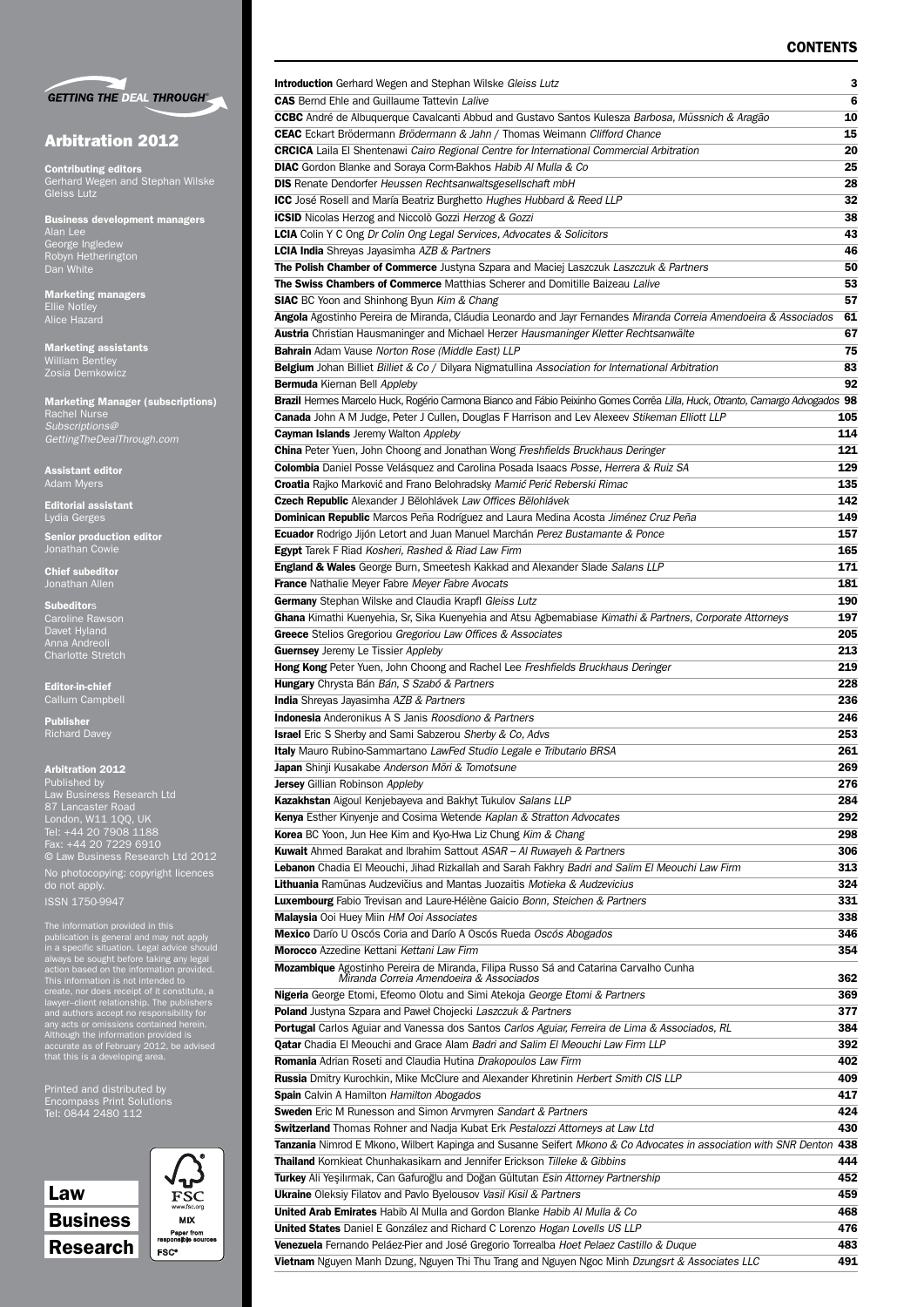# The Polish Chamber of Commerce

### Justyna Szpara and Maciej Laszczuk

Laszczuk & Partners

The Court of Arbitration at the Polish Chamber of Commerce (the PCC) has been in continuous operation since 1 January 1950, when it was created for the purpose of resolving disputes in international trade. In relations between entities from the former Eastern Bloc, arbitration at the chambers of commerce in the relevant countries was mandatory, as reflected by the Moscow Convention of 1972. Thus, at the beginning the Court acted on the basis of arbitration agreements between the parties (typically Polish entities trading with Western European businesses), but it also had mandatory jurisdiction over cases brought against Polish commercial entities (statecontrolled) by commercial entities from other countries that were parties to the Moscow Convention.

After 1989 the Court smoothly transformed into the most prominent modern arbitration institution in Poland, for both domestic and international cases. The Court currently handles about 400 to 500 cases yearly, about 20 per cent of them international, and is one of the most important arbitration institutions in the region.

The Court also provides mediation services, through its Mediation Centre. The Court may also administer ad hoc arbitrations.

#### What is the Court of Arbitration at the PCC?

The Court of Arbitration at the PCC is an arbitration institution affiliated with the Polish Chamber of Commerce, but is a separate organisational unit. The seat of the Court is Warsaw. One of the organisational units of the Court is its Mediation Centre.

The activities of the Court are run by its president, appointed for a three-year term by the Presiding Council of the Polish Chamber of Commerce, upon nomination by the president of the Chamber and in consultation with the Arbitration Council of the Court. The current president of the Court is Marek Furtek. The Arbitration Council is responsible for adopting and amending the Rules of the Court, as well as default appointment of arbitrators and deciding on challenges to arbitrators. The members of the Arbitration Council are appointed by the Presiding Council of the Chamber, upon nomination by the president of the Chamber, for a three-year term. Current members of the Arbitration Council are: Andrzej Kalwas, president; Prof Krystyna Szczepanowska-Kozłowska, vice president; Prof Andrzej Szlęzak, vice president; Zbigniew Ćwiąkalski, member; Prof Grzegorz Domański, member; Prof Marian Kępiński, member; Prof Andrzej Koźmiński, member; Maciej Łaszczuk, member; Dr Maciej Tomaszewski, member; Dr Andrzej Tynel, member; and Dr Cezary Wiśniewski, member.

### Arbitration under the Rules of the Court of Arbitration at the Polish Chamber of Commerce

#### Rules

The current Rules of the Court of Arbitration at the Polish Chamber of Commerce were issued in 2007. However, under Polish arbitration law, which applies when the place of arbitration is in Poland, if the parties agree on an institutional arbitration, the rules in force at the time of execution of the arbitration agreement – and not at the time of initiating the arbitration – will apply unless the parties agree

otherwise. Thus, previous versions of the Rules may also be relevant.

The Rules govern proceedings where the parties agreed for institutional arbitration by the Court. In ad hoc arbitration administered by the Court, the Rules do not apply unless agreed by the parties.

The Rules give effect to the parties' autonomy to regulate the conduct of the proceeding. In any case the arbitrators are obliged, while applying the Rules, to follow the rules agreed by the parties, whether contained in the arbitration agreement or otherwise mutually agreed.

The Rules expressly require the arbitrators to encourage the parties to settle at every stage of the proceeding. This is not understood as obliging or authorising the arbitrators to mediate between the parties or reveal their assessment of the case, but as a general obligation to promote settlement.

The Court has begun work on drafting a new set of Rules. The goal is to secure the greatest efficiency and quality of the work of the Court and also to meet the expectations of users and adapt to changes taking place in the economy and the legal system in Poland and around the world. The new Rules of the Court will also reflect changes in international arbitration law. The new Rules are being drafted by a committee appointed for this purpose, led by Maciej Łaszczuk. The other members of the committee are Dr Witold Jurcewicz, Dr Rafał Morek, Łukasz Rozdeiczer, Justyna Szpara, Prof Andrzej Szumański and Dr Maciej Tomaszewski.

#### **Arhitrators**

The Court maintains a list of arbitrators, prepared and reviewed by the Arbitration Council. The Council seeks to list recommended arbitrators of high quality and exceptional skills. The list is not binding on the parties, except that a sole arbitrator or presiding arbitrator must be named from the list, and when the Arbitration Council appoints an arbitrator it will select from this list. There are now almost 200 arbitrators on the list, including the most prominent members of the Polish arbitration community as well as arbitrators from such countries as Austria, Belgium, the Czech Republic, France, Germany, Hungary, India, Italy, Slovakia, Switzerland, the UK and the US. Interestingly, under the Rules currently in force, persons included in the list of arbitrators are not allowed to represent parties in arbitrations at the Court.

The arbitrators are required to follow the Code of Ethics adopted by the Arbitration Council. Breach of the Code may be grounds for removal from the panel or removal from the list of arbitrators.

Under the default rule, cases are heard by three-member panels. A sole arbitrator is appointed:

- when the amount in dispute is less than 40,000 zlotys, unless the parties decided there should be a three-member panel;
- if the parties so agreed; or
- if the parties did not agree on the number of arbitrators, upon decision of the Arbitration Council at the motion of a party or ex officio, if justified by the circumstances of the case (for example, if the amount in dispute is only slightly above the 40,000 zlotys threshold and the case is uncomplicated).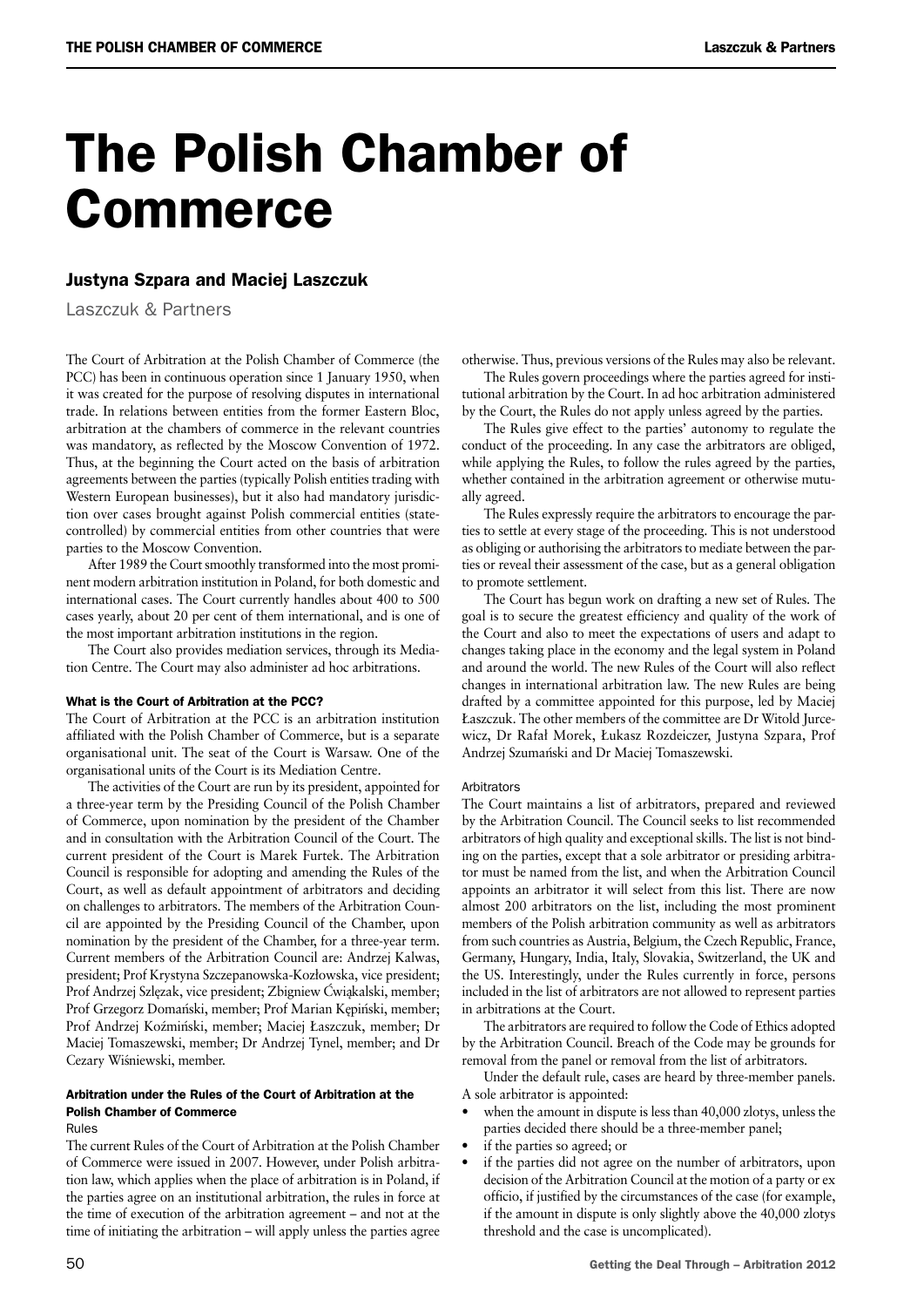#### Seat of arbitration

Under the default rule, the seat of the arbitration under the Rules is Warsaw. The parties may agree on a different seat, or otherwise the arbitrators may designate another place of arbitration if justified by the circumstances of the case or the convenience of the parties. Nevertheless, hearings and any other activities during the proceeding may be held elsewhere than at the seat of arbitration.

#### Language of arbitration

The parties may agree that the proceeding be conducted in Polish, English, French, German or Russian. If the parties do not agree otherwise, the proceeding will be conducted in Polish. Nevertheless, the arbitrators may decide that particular activities be conducted in another language, for example the language of the witnesses or experts or the language of a contract. If the proceeding is conducted in a language other than Polish, however, the essential documents in the proceeding must be translated into Polish. This rule was adopted for the sake of the state court's oversight of the award (if a petition is filed to set aside the award, the record in the arbitration will typically serve as evidence). However, the rule requiring translation of almost the entire record seems outdated and serves little purpose in international arbitration, and there are plans to abandon this requirement.

#### Multiparty proceedings and third-party intervention

The Rules contain provisions regarding multiparty proceedings and intervention. If there are multiple parties on one side, they must jointly name the arbitrator, and if they do not agree the arbitrator will be named by the Arbitration Council. Any submissions and communications from the tribunal must be served on all of the multiple parties.

The Rules also allow third-party intervention. A third party may be permitted to participate by the tribunal, upon consent of the parties. If the tribunal permits intervention, the third party will be requested to pay an arbitration fee. If the fee is not paid by the deadline stated, the intervention will not be allowed. An intervening third party is not entitled to appoint an arbitrator.

#### Commencement of arbitration

Under the Rules, arbitration is not commenced by the notice for arbitration. The arbitration starts when a statement of claim is filed with the secretary general of the Court (no notice for arbitration as such is required). The statement of claim must be prepared in the language of the arbitration (and if that is not Polish, with a Polish translation), with copies for each of the respondents and for each arbitrator. The statement of claim should:

- state the parties and their addresses, and in the case of legal persons enclose transcripts from the court register or other public register for the party;
- indicate the arbitration agreement (arbitration clause) or other basis for the jurisdiction of the Court;
- specify the amount in dispute; and
- specify the claim, together with the grounds, and cite evidence in support of the facts alleged.

If the statement of claim is filed by an attorney, it should be accompanied by the original power of attorney or a certified copy, together with the address of the attorney.

A statement of claim may also name the arbitrator appointed by the claimant, move for the case to be heard by a sole arbitrator, or move for an arbitrator to be appointed by the Arbitration Council. Otherwise, the secretary general will give the parties up to three weeks to appoint the arbitrator or arbitrators.

The Rules do not require terms of reference to be prepared by the tribunal and signed by the parties. The organisation of the proceeding occurs through the tribunal's procedural orders.

#### Jurisdiction

The Rules fully respect the Kompetenz-Kompetenz principle, and the arbitral tribunal is exclusively authorised to rule on its own jurisdiction (subject to judicial review as provided in the arbitration law). Nonetheless, the Rules also provide for a kind of prima facie review of jurisdiction by the secretary general. If jurisdiction is apparently lacking, the secretary general will notify the claimant accordingly and give the claimant up to two weeks to state if it continues to support jurisdiction. If within this term the claimant informs the Court that it does not support the case, the claim is deemed not filed. Otherwise, upon lapse of the term the secretary general proceeds with the statement of claim, and in such case the arbitration tribunal will decide on its own jurisdiction.

#### Consolidation and set-off

The Rules allow for consolidation of cases for decision in one proceeding. Consolidation requires an order by the arbitral tribunal, when both parties ask for consolidation before the end of the hearing, the consolidated cases are between the same parties and are conducted under the auspices of the Court, and the arbitration panel is the same in all of the cases. The cases do not have to be related, but in practice it is only feasible to seek consolidation when the cases arise out of the same or related contracts. In practice consolidation happens rarely, mostly due to the requirement for identical panels.

The Rules allow the tribunal to hear a defence of set-off regardless of whether the set-off right arises out of the same contract or is covered by an arbitration agreement. Nonetheless, if a separate counterclaim is brought instead of a defence of set-off, the counterclaim must be covered by an arbitration clause providing for the jurisdiction of the Court (although not necessarily the same arbitration agreement as the main claim).

#### **Hearings**

A hearing is standard. In certain situations, however, the Rules permit skipping the hearing and deciding the case on written submissions only. This will apply primarily when the parties agree there should be no hearing. Otherwise, the tribunal will decide whether to hold hearings or decide the case on written submissions only. However, if any of the parties asks for a hearing, the tribunal is required to conduct a hearing.

#### Awards

The Rules provide certain time limits for issuing an award. An award should be issued within one month following the close of the case. The secretary general of the Court may, ex officio or at the request of the chairman of the arbitral tribunal, extend the deadline by a specified period if necessary due to the complexity of the issues to be resolved or other circumstances of the case. Failure to meet the deadline does not in itself invalidate an award.

An award is made in writing and served on the parties following payment of all costs. The original of the award and all copies thereof must bear the signatures of all members of the arbitral tribunal, or at least two members, specifying the reason for the lack of signature by the other arbitrator.

The Rules provide for limited review of the award by the institution. The award is then signed by the secretary general of the Court and the president of the Court, and must bear the seal of the Court. When signing the award, the secretary general of the Court and the president of the Court certify that the arbitral tribunal was appointed in accordance with the Rules and that the signatures of members of the arbitral tribunal are authentic. Prior to signing the award, the president may, without interfering in the merits of the decision, return the award to the chairman of the arbitral tribunal to make any necessary formal corrections or rectify evident mistakes.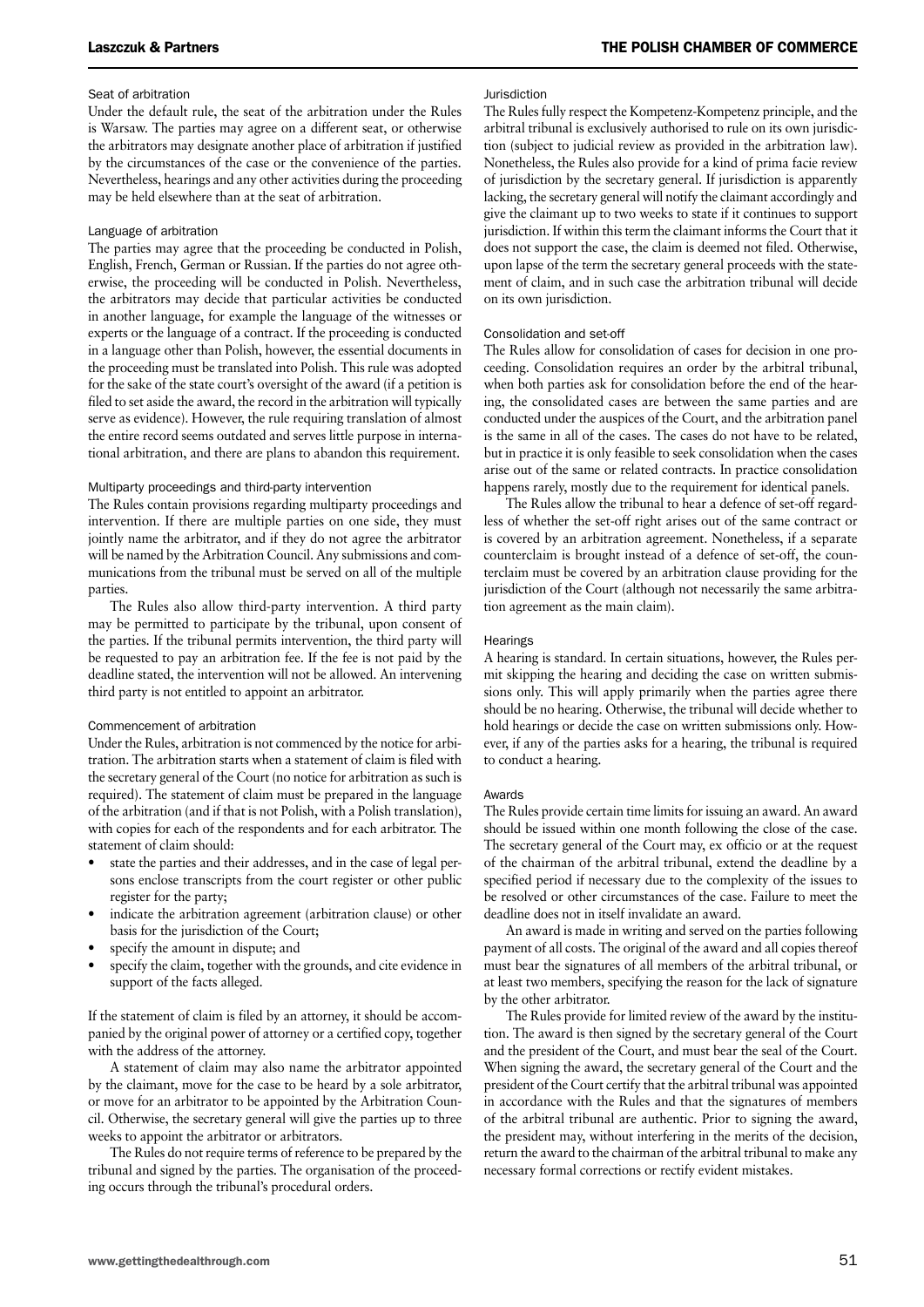#### **Confidentiality**

The Rules expressly provide for the confidentiality of proceedings. Hearings are closed to the public. All the participants in the proceeding are required to maintain confidentiality, but the scope of confidentiality is defined by the parties themselves, either in the arbitration agreement or in the statements filed with the arbitral tribunal. The parties may also agree that the fact of commencement of the arbitration should be treated as confidential, but this is not considered to be the default rule. Only parties and their attorneys, as well as persons requested by the tribunal (such as witnesses or experts), may be present during hearings. However, upon consent of both parties and the tribunal other persons may be present, with a maximum of two persons indicated by each of the parties. Awards are also confidential, but the Arbitration Council may decide to publish an award (redacted to assure the anonymity of the parties). In any event, the Council is required to give priority to the parties' autonomy, so if the parties object to publication the Council should not allow publication.

#### Costs

The Court may be seen as competitive in terms of costs of arbitration. The fees payable to the Court include a fixed registration fee of 2,000 zlotys (or less in certain cases) and an arbitration fee. The arbitration fee is calculated based on the amount in dispute, on a sliding scale (regressive, from 8.0 per cent to 0.3 per cent).

In any final award on the merits, the arbitrators should decide on allocation of costs, including attorneys' fees. There are no fixed rules on cost allocation, but typically the 'loser pays' rule is applied. Attorneys' fees should be assessed per attorney, according to his or her work input, up to the maximum of half of the arbitration fee in the case, but no more than 100,000 zlotys. This means that allocation of attorneys' fees is not necessarily based on the actual costs incurred by the parties, and each of the parties should expect that even if they win the case, they will be required to bear some part of these costs.

#### **Mediation**

The Rules also provide a framework for mediation. Mediation under the Rules may be started prior to commencement of arbitration or litigation. Mediation may be conducted based on a written agreement between the parties or upon consent of both parties. The mediator should be appointed jointly by the parties, but if they do not agree the mediator will be appointed by the Arbitration Council from the list of mediators. If mediation leads to a settlement, it should be recorded by the mediator and signed by both the mediator and the parties. There is also an option for the parties to request jointly that the settlement be converted into an award. In such case the Arbitration Council will appoint the mediator as an arbitrator authorised to issue an award. Although not expressly stated in the Rules, a joint motion of the parties to convert the settlement into an award should be deemed to be an arbitration agreement (unless the parties have

already signed an arbitration agreement covering the dispute).

#### Proceedings concerning internet domain disputes

There is a separate section of the Rules devoted to disputes concerning infringement of rights in connection with registration of '.pl' internet domains. The Court has entered into a cooperation agreement with the Scientific and Academic Computer Network (Naukowa i Akademicka Siec´ Komputerowa, or NASK, the institute responsible for administering '.pl' domain names) as one of three arbitration institutions designated to resolve disputes between third parties and entities that have registered '.pl' domains concerning infringements caused by the domain registration. NASK's general terms provide for mandatory arbitration in such cases, requiring the NASK customer against whom a third-party claim is brought to sign an arbitration agreement or the domain registration will expire (it should be noted that the validity of this requirement in relations with consumers is doubtful).

The procedure under this section of the Rules is solely for infringement disputes; other claims between the same parties (eg, for payment of the fee) cannot be joined in the same proceeding. The Rules apply if at least one of the parties has its seat or residence in Poland. If both parties to the dispute are foreign (ie, with their seat or residence outside Poland), the WIPO Expedited Arbitration Rules for Domain Name Dispute Resolution under PL will be applied instead.

The procedure in a domain dispute is simplified to ensure speed and efficiency. For example, all communications within the proceeding should be made by e-mail (unless mandatory provisions of law require otherwise). Essentially, the language of the proceeding should always be Polish, unless the arbitrators decide otherwise, upon joint motion of the parties. The default rule is that a dispute is decided by one arbitrator, instead of a three-member panel (but the parties may decide otherwise). Certain deadlines for the parties and the arbitrators are shorter than for the general procedure under the Rules.

Decisions ending the proceeding (awards and settlements) are automatically forwarded to NASK to implement the actions envisaged in its general terms. The awards are also published.

\* \* \*

The Court of Arbitration at the PCC is the most important institution on the Polish and regional arbitration market, and is witnessing a constant increase in the number of cases, both domestic and international. The Court is also involved in promoting arbitration, organising arbitration seminars and other events on a regular basis, as well as through publications related to arbitration. Since 2003, it has also organised a competition for law students for the best Master's thesis on arbitration.

More information on the Court can be found at www.sakig.pl.



Poland www.laszczuk.pl

Justyna Szpara justyna.szpara@laszczuk.pl Maciej Laszczuk maciej.laszczuk@laszczuk.pl

Pl Pilsudskiego 2 Tel: +48 22 351 00 67 00-073 Warsaw Fax: +48 22 351 00 68